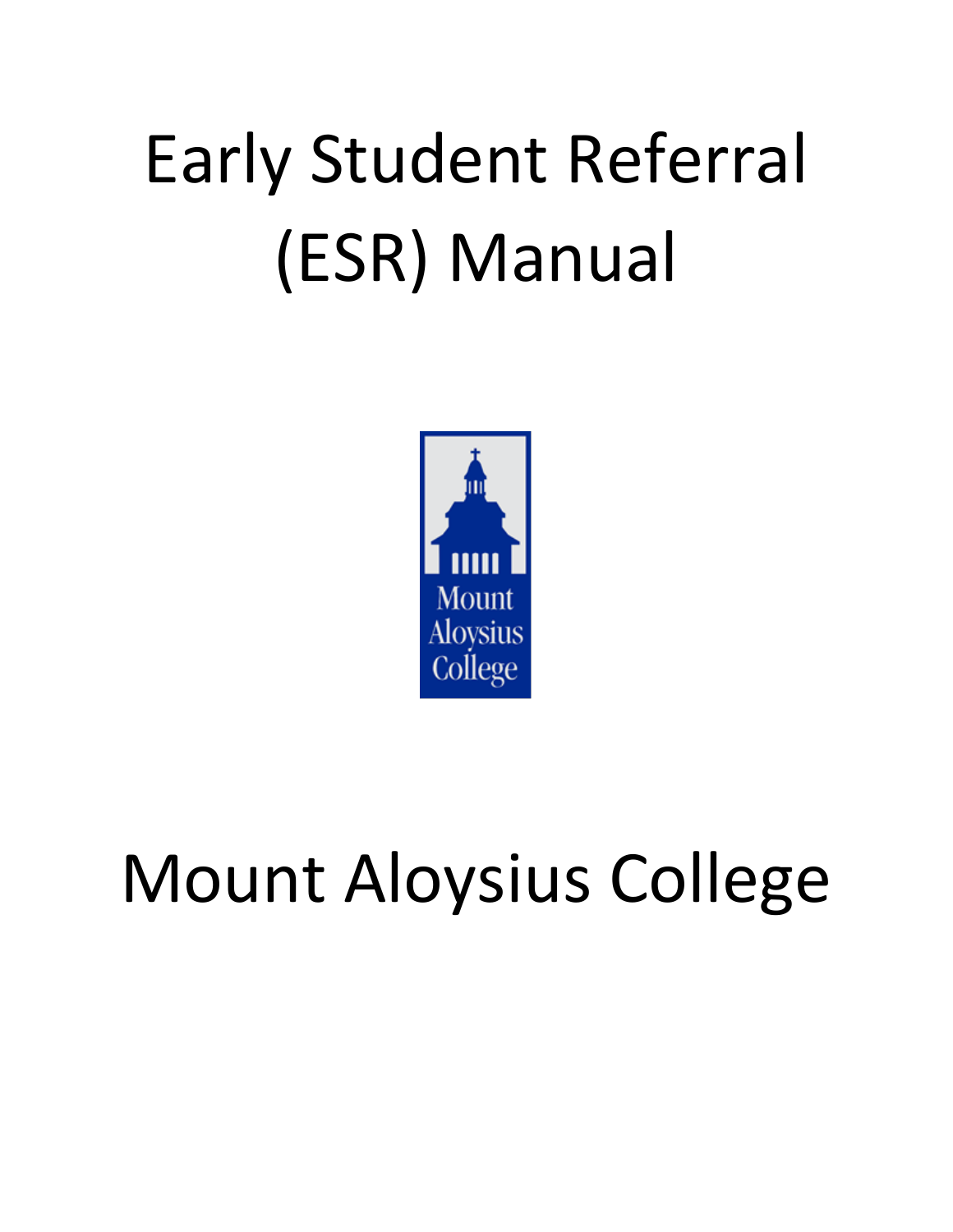### **Table of Contents**

| $\label{eq:1} \mbox{Introduction} \,\, \ldots \,\, \ldots \,\, \ldots \,\, \ldots \,\, \ldots \,\, \ldots \,\, \ldots \,\, \ldots \,\, \ldots \,\, \ldots \,\, \ldots \,\, \ldots \,\, \ldots \,\, \ldots \,\, \ldots \,\, \ldots \,\, \ldots \,\, \ldots \,\, \ldots \,\, \ldots \,\, \ldots \,\, \ldots \,\, \ldots \,\, \ldots \,\, \ldots \,\, \ldots \,\, \ldots \,\, \ldots \,\, \ldots \,\, \ldots \,\, \ldots \,\, \ldots \,\, \ldots \,\, \ldots \,\,$ |  |
|-----------------------------------------------------------------------------------------------------------------------------------------------------------------------------------------------------------------------------------------------------------------------------------------------------------------------------------------------------------------------------------------------------------------------------------------------------------------|--|
|                                                                                                                                                                                                                                                                                                                                                                                                                                                                 |  |
|                                                                                                                                                                                                                                                                                                                                                                                                                                                                 |  |
|                                                                                                                                                                                                                                                                                                                                                                                                                                                                 |  |
|                                                                                                                                                                                                                                                                                                                                                                                                                                                                 |  |
|                                                                                                                                                                                                                                                                                                                                                                                                                                                                 |  |
|                                                                                                                                                                                                                                                                                                                                                                                                                                                                 |  |
|                                                                                                                                                                                                                                                                                                                                                                                                                                                                 |  |
|                                                                                                                                                                                                                                                                                                                                                                                                                                                                 |  |
|                                                                                                                                                                                                                                                                                                                                                                                                                                                                 |  |
|                                                                                                                                                                                                                                                                                                                                                                                                                                                                 |  |
|                                                                                                                                                                                                                                                                                                                                                                                                                                                                 |  |
|                                                                                                                                                                                                                                                                                                                                                                                                                                                                 |  |
|                                                                                                                                                                                                                                                                                                                                                                                                                                                                 |  |
|                                                                                                                                                                                                                                                                                                                                                                                                                                                                 |  |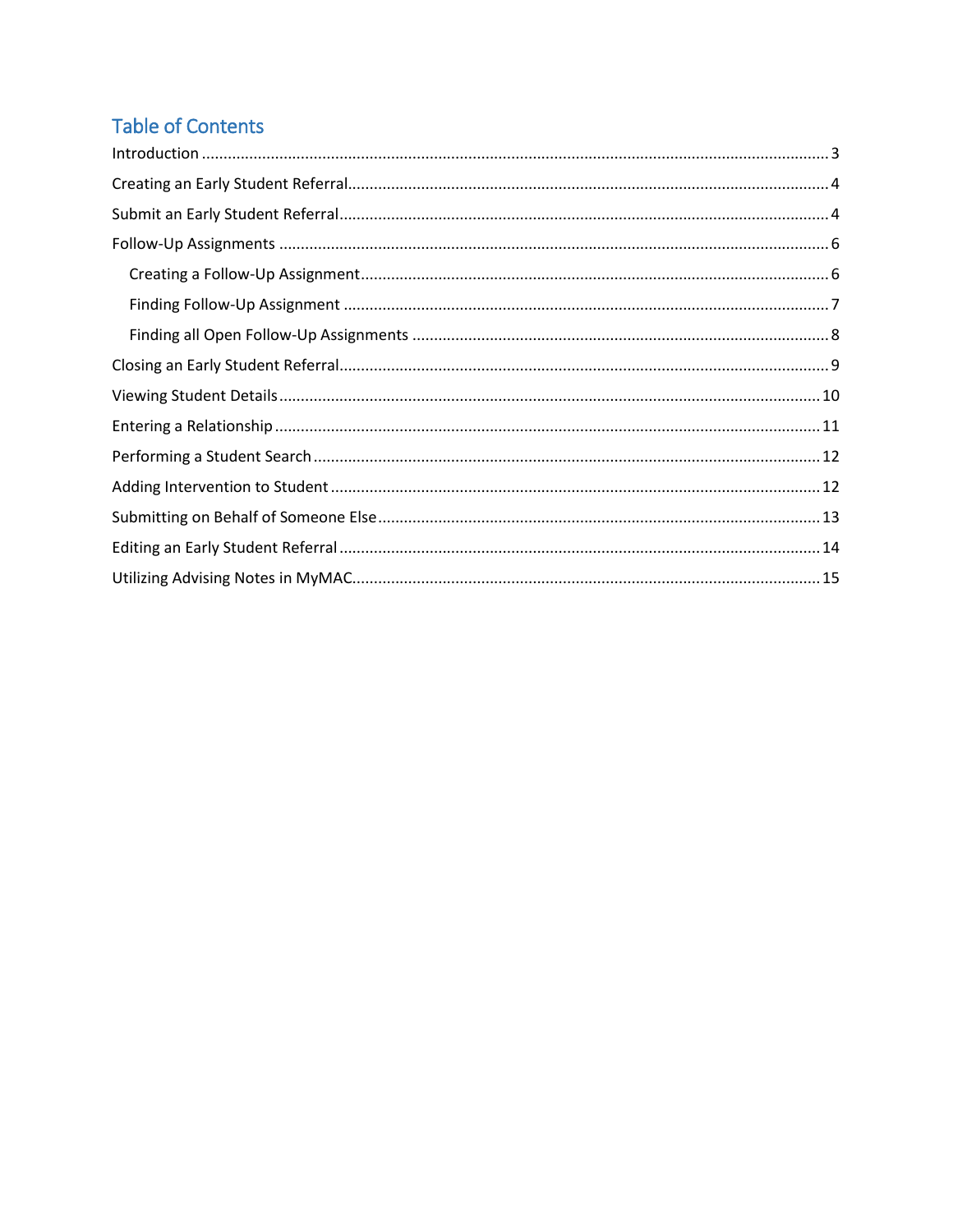## <span id="page-2-0"></span>Introduction

#### Welcome to the new Early Student Referral (ESR)! The Academic Intervention Form is officially gone.

We have taken your recommendations and created a tool that is easy to use and allows for better internal communication to help with student success and interventions. It is efficient, effective, and allows you to make communications personal without it being time-consuming.

This system is set up to support conversations between faculty/staff and students, and it allows for a more streamlined and communicative follow-up process. It is easy to use and easy to track. It will allow for better communication between us and students, and also better communication between faculty, advisors, support services, and administrative offices.

The form is available to any faculty or staff member who has the ability to log into MyMAC.

Once logged into MyMAC, you will find the link for the Early Student Referral (ESR) on the left hand menu bar.



The remainder of this guide will assist you utilizing the many features available in the ESR program.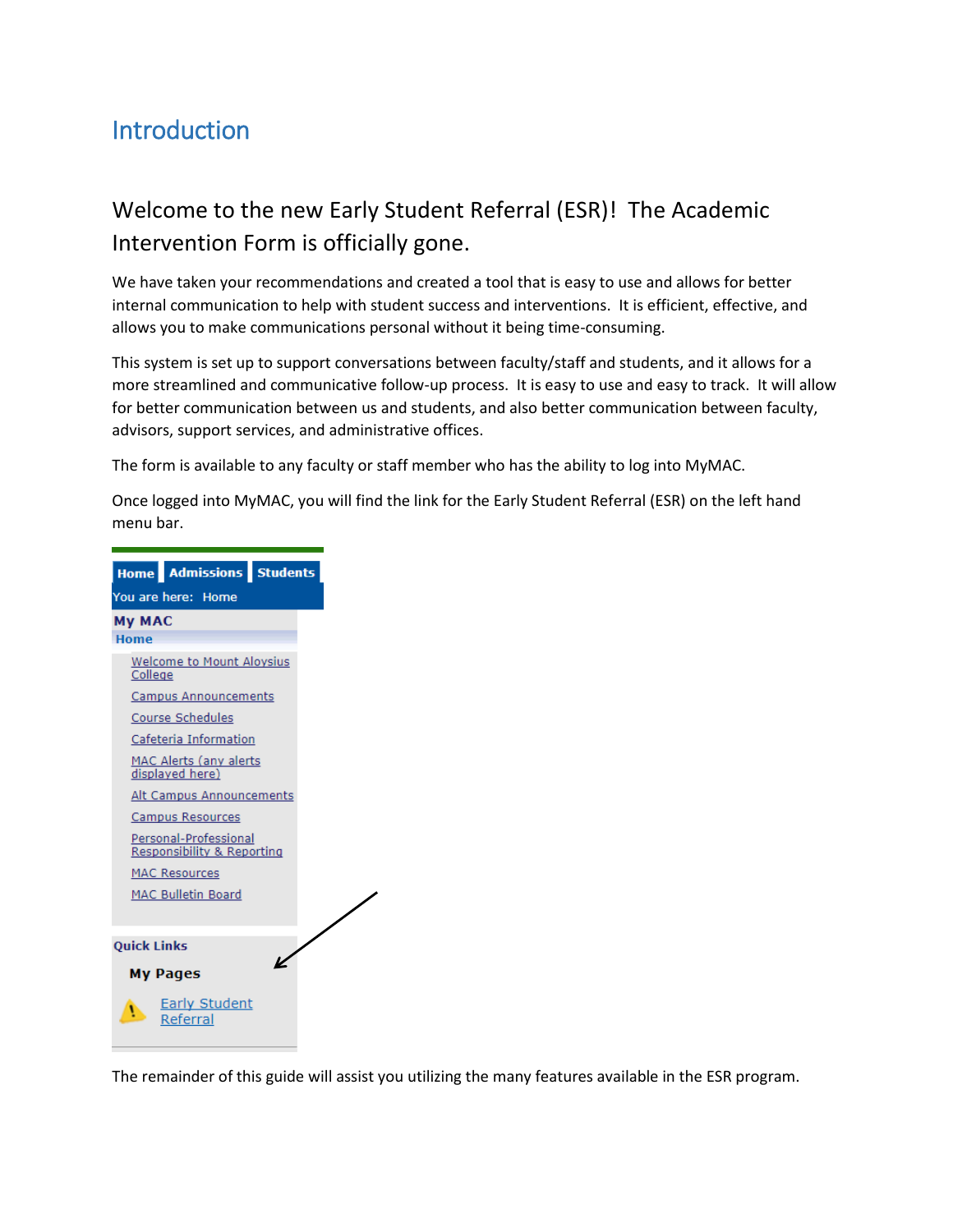# <span id="page-3-0"></span>Creating an Early Student Referral

**If you have a concern about a student, talk to the student when possible. The ESR form is going to ask if you have talked to the student. We realize that there are situations where you can't talk to the student-not attending class, not responding to e-mails/phone calls. You should always start by reaching out and communicating to the student.**

After that, you should follow these steps:

- 1. Log-in to your MyMAC Portal
- 2. Use the Early Student Referral Link to create an ESR for a student. Select a concern type, values, and detail your intervention with the student (if appropriate).
- 3. Submit the ESR and check your e-mail for a confirmation.

### <span id="page-3-1"></span>Submit an Early Student Referral

*Any concerns about a student's physical or emotional safety should be directed to Campus Police and Safety (814-886-6327) and/or the Counseling Center (814-886-6515) accordingly. The Early Student Referral System is a proactive and supportive intervention strategy designed to address retention and student success issues.*

The purpose of submitting an Early Student Referral is to inform the Student Success and Advising team of your concern(s) about a student who may be at risk for leaving the institution. Concerns may include academic, financial, personal or other concerns.

#### *While early identification of concerns is preferred, intervention at any time is critical to student success.*

The Early Student Referral System is meant as a retention tool and is not intended as a substitute for instructor communication regarding academic progress. Instructors are encouraged to communicate directly with their students, as well as refer them to campus services or external resources for assistance. Through the Early Student Referral System, we can track and monitor these interventions and provide students with additional support when needed.

| 1. Submit Early Student Referral(s) for*<br><b>鬼 Select students</b>                                                                                     |
|----------------------------------------------------------------------------------------------------------------------------------------------------------|
| 2. Your relationship to the selected student(s)*<br>v                                                                                                    |
| 3. Type of concern*<br>v                                                                                                                                 |
| 4. Severity of this issue*<br>$\checkmark$                                                                                                               |
| 5. Details about this concern                                                                                                                            |
| Please share any additional information you have about this concern that can help us in our efforts to connect with the student and resolve their issue. |
| $B$ $I$ $Q$ $A$ $Y$ $A$<br>$\mathcal{I}_{\mathbf{x}}$<br>Font Family<br>Font Sizes<br>$\overline{\phantom{a}}$                                           |
| $\Omega$ $\odot$                                                                                                                                         |
|                                                                                                                                                          |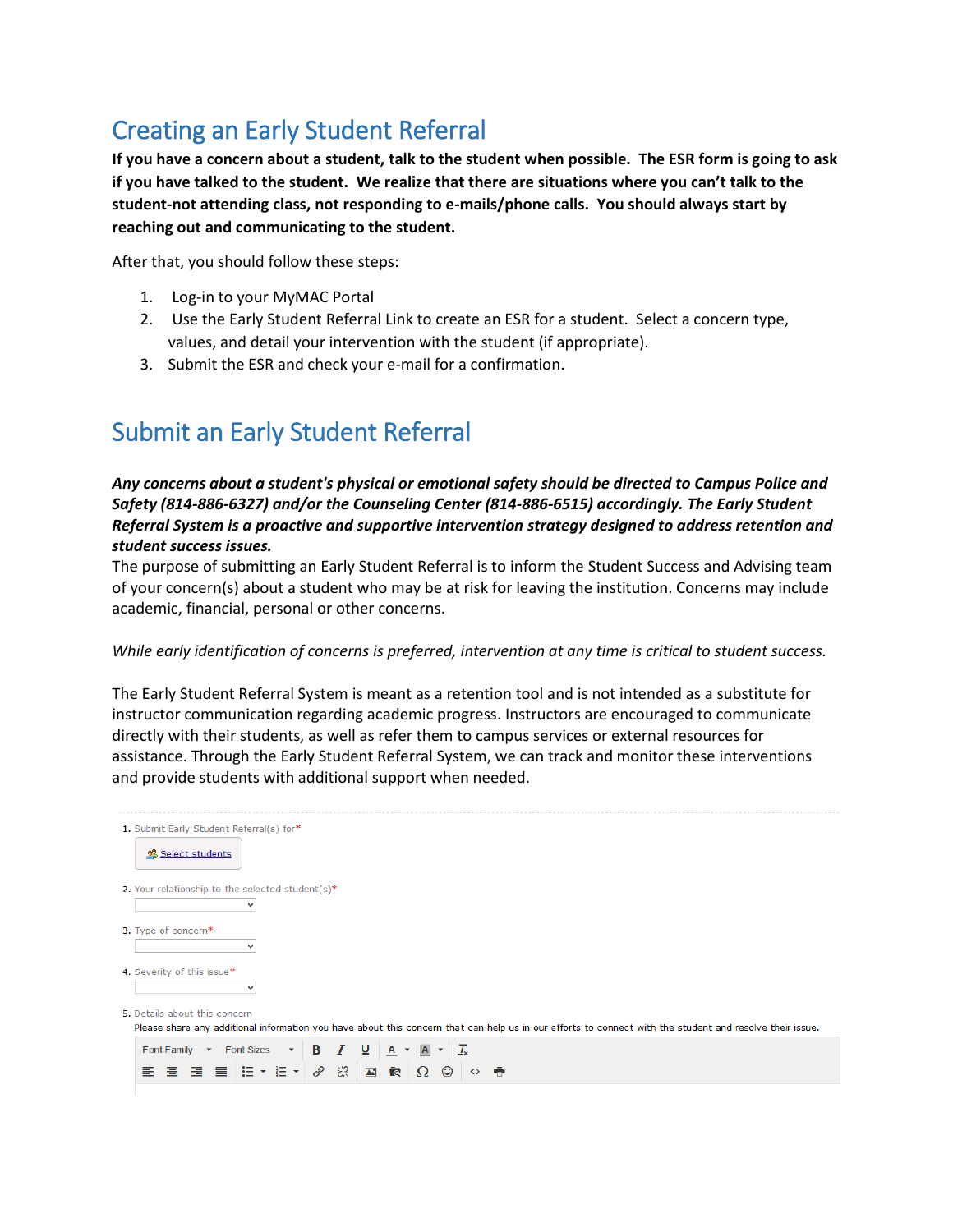This is the first step of the process. It is a notification that you have a concern regarding a student. You may complete under your name or choose someone else's name if you are helping them complete the form. Step 7 on the ESR form is very important and key piece of information. It is where you document your conversations and interventions with the student. As primary contact with the student, you should be taking steps to actively communicate to the student about the issue in class or helping them set up plans to remediate or discuss the issue.

7. Have you interacted with the student(s) regarding this concern?\*

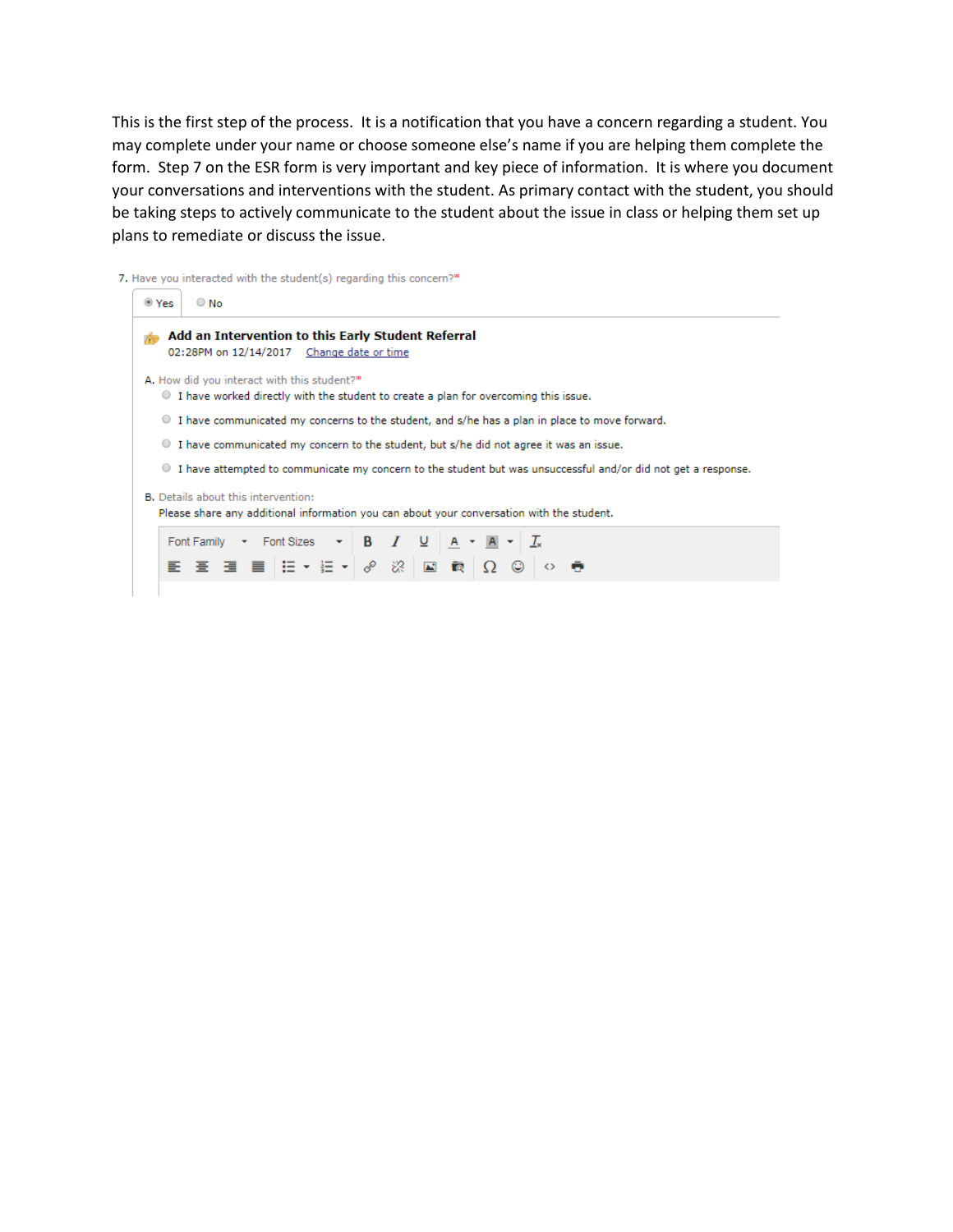# <span id="page-5-0"></span>Follow-Up Assignments

If you work closely with a student (advisor, athletic coach, etc) you may be asked to follow-up with the student.

1. Check your e-mail. Submission Notification e-mails will provide you details on students and the types of interventions that they need.

MAC Forms Registrar Retention My Page

- 2. Review the e-mails and follow-up with students
- 3. You can also click the Retention Tab on MyMAC

#### <span id="page-5-1"></span>Creating a Follow-Up Assignment

You may have the ability to create a follow-up assignment—asking for more information or ask another person, resource to intervene (Student Success, Learning Commons, Counseling Services, etc.) .

- 1. Within the Early Alert, assign follow-up to someone related to the student or someone else at the institution. You start by logging into MyMAC and clicking the retention tab.
- 2. You will see a list of Recent Early Student Referrals. Click the hyperlinked student name on the list. It will pull the ESR for the students. Click the Concern Type.

| No Photo<br>Available<br>Year: Senior<br>Major: RN to BSN (2+2) BS<br>Mobile Phone:<br>Gender: Male<br>More student info                                                                                    |                 | This stude                                      |
|-------------------------------------------------------------------------------------------------------------------------------------------------------------------------------------------------------------|-----------------|-------------------------------------------------|
| A Add Early Student Referral<br>Assign Follow-Up<br>E-mail Logan<br><b>Add Intervention</b>                                                                                                                 | <b>Add Note</b> |                                                 |
| Course Schedule<br>Relationships<br>Student Info<br><b>Notes</b><br><b>Actions</b>                                                                                                                          |                 |                                                 |
| <b>Actions for Logan</b><br>Include closed actions<br>Show: Early Student Referrals                                                                                                                         |                 |                                                 |
| <b>Early Student Referrals</b>                                                                                                                                                                              |                 |                                                 |
| <b>Concern Type</b>                                                                                                                                                                                         | <b>State</b>    | Submitted by (Relationship)                     |
| <b>A</b> Personal Concern<br><b>Intervention</b><br>Christopher M Lovett <b>&amp; A</b> (Staff - Direct Interaction)<br>I have worked directly with the student to create a plan for overcoming this issue. | · Open          | Christopher Lovett (Staff - Direct Interaction) |

#### 3. Once that has expanded, you will see the option to Assign Follow-Up.

| Follow-Ups for this Early Student Referral:                                                                  | <b>Assign Follow-Up</b>    |
|--------------------------------------------------------------------------------------------------------------|----------------------------|
| Interventions for this Early Student Referral:                                                               | <b>Add an Intervention</b> |
| Intervention<br>Chris Lovett & O (Staff - Direct Interaction) on 12/14/17 (2:50 PM) & Edit this Intervention |                            |
|                                                                                                              |                            |
| I have worked directly with the student to create a plan for overcoming this issue.                          |                            |

4. This screen will allow you to assign follow up to an individual on campus (advisor, administration, coach, etc.) either through direct relationships with the student or by looking the individual up with the search feature. You want to provide details to the individual you are making the follow-up assignment to so when the reach out to the student, they understand the premise for the request.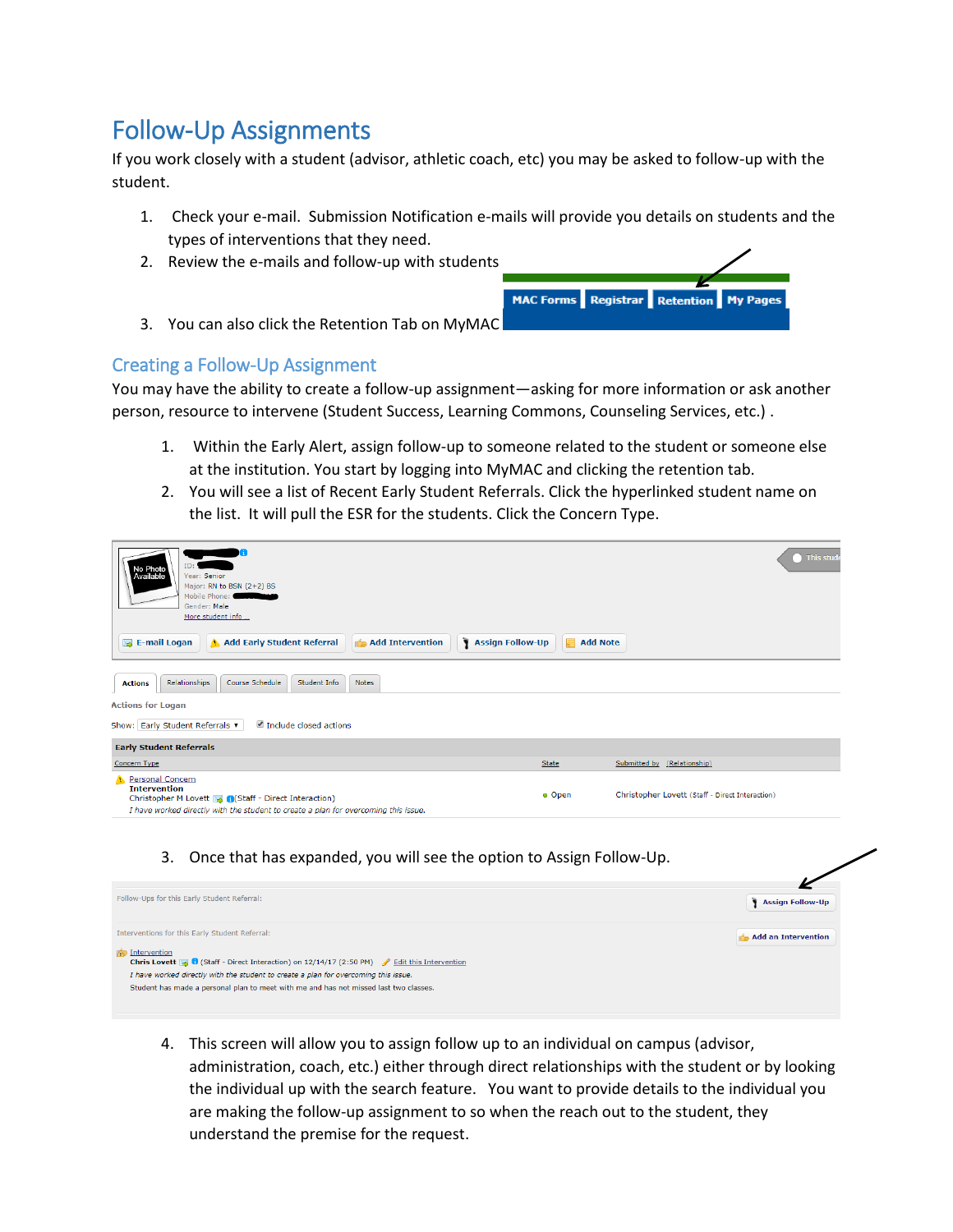#### Assign a Follow-up for

| About this Early Student Referral:<br>Personal Concern (.Open)<br>Δ<br>Submitted by: Chris Lovett i (Staff - Direct Interaction) on 12/14/17 (2:50 PM)<br><b>Relevant Course: None</b><br>Severity: Low<br>Details:<br>This is a test ESR. Student has missed class. |
|----------------------------------------------------------------------------------------------------------------------------------------------------------------------------------------------------------------------------------------------------------------------|
| O Follow-Ups have been assigned and 1 Intervention has been added for this Early Student Referral.                                                                                                                                                                   |
| 1. Assign To:*<br>○ Someone related to (● Someone else<br>Theresa Spanella <sup>3</sup> Edit Users<br>2. How is Theresa A Spanella related to<br>Other<br>▼                                                                                                          |
| 3. Message:*                                                                                                                                                                                                                                                         |
| $B$ $I$<br>⊻<br><b>Font Sizes</b><br>Font Family<br>$\mathbf{v}$<br>$\overline{\phantom{a}}$<br>$\overline{A}$<br>$I_{\times}$<br>恣<br> 豊 理 ■  担・狙・ <br>$\mathscr{E}$<br>$\mathbf{N}$<br>बि<br>÷<br>$\odot$<br>₽<br>Ω<br>$\leftrightarrow$                           |
| He has failed his last two exams. We have spoken and he agreed a peer tutor would be a useful addition to his preparation for this course. Can you please reach out to him to set up peer tutor for BL305.                                                           |

#### <span id="page-6-0"></span>Finding Follow-Up Assignment

1. If you are assigned follow-up for a student, you will then find the notification in both your email and in your "My Follow Up Assignments".

| My Follow-Up Assignments View All |                  |                    |
|-----------------------------------|------------------|--------------------|
| Concern Type                      | Student $(ID = $ | Date               |
| <b>Personal Concern</b>           |                  | $12/14/17$ (today) |

2. To learn the details of the assignment, you can either click the Concern Type or Student Name.



3. Click the Follow-Up Assignment link to document your Intervention with the student.

| Follow-Up Assignment for Logan Flick:<br>$\mathbf{v}$<br><b>Personal Concern</b>                                                                                                                                                                                                                                                                               |                         |
|----------------------------------------------------------------------------------------------------------------------------------------------------------------------------------------------------------------------------------------------------------------------------------------------------------------------------------------------------------------|-------------------------|
| . Open (today) X Close Follow-Up send reminder                                                                                                                                                                                                                                                                                                                 |                         |
| The Student Success and Advising team has assigned you to follow up with this student about a retention warning or issue that has been brought to our attention.<br>. Please add an intervention for any actions that you take regarding the matter<br>. And click the "Close Follow-Up" button on this page when you have investigated or resolved the issue. |                         |
| This Follow-Up Assignment is about an Early Student Referral                                                                                                                                                                                                                                                                                                   |                         |
| Personal Concern (Open)<br>Submitted by: Chris Lovett <b>&amp; 0</b> (Staff - Direct Interaction) on 12/14/17 (2:50 PM)<br>Relevant Course: None Severity: Low<br>Details:                                                                                                                                                                                     | <b>Add Intervention</b> |
| This is a test ESR. Student has missed class.<br>1 Follow-Up has been assigned and 1 Intervention has been added for this Early Student Referral.                                                                                                                                                                                                              |                         |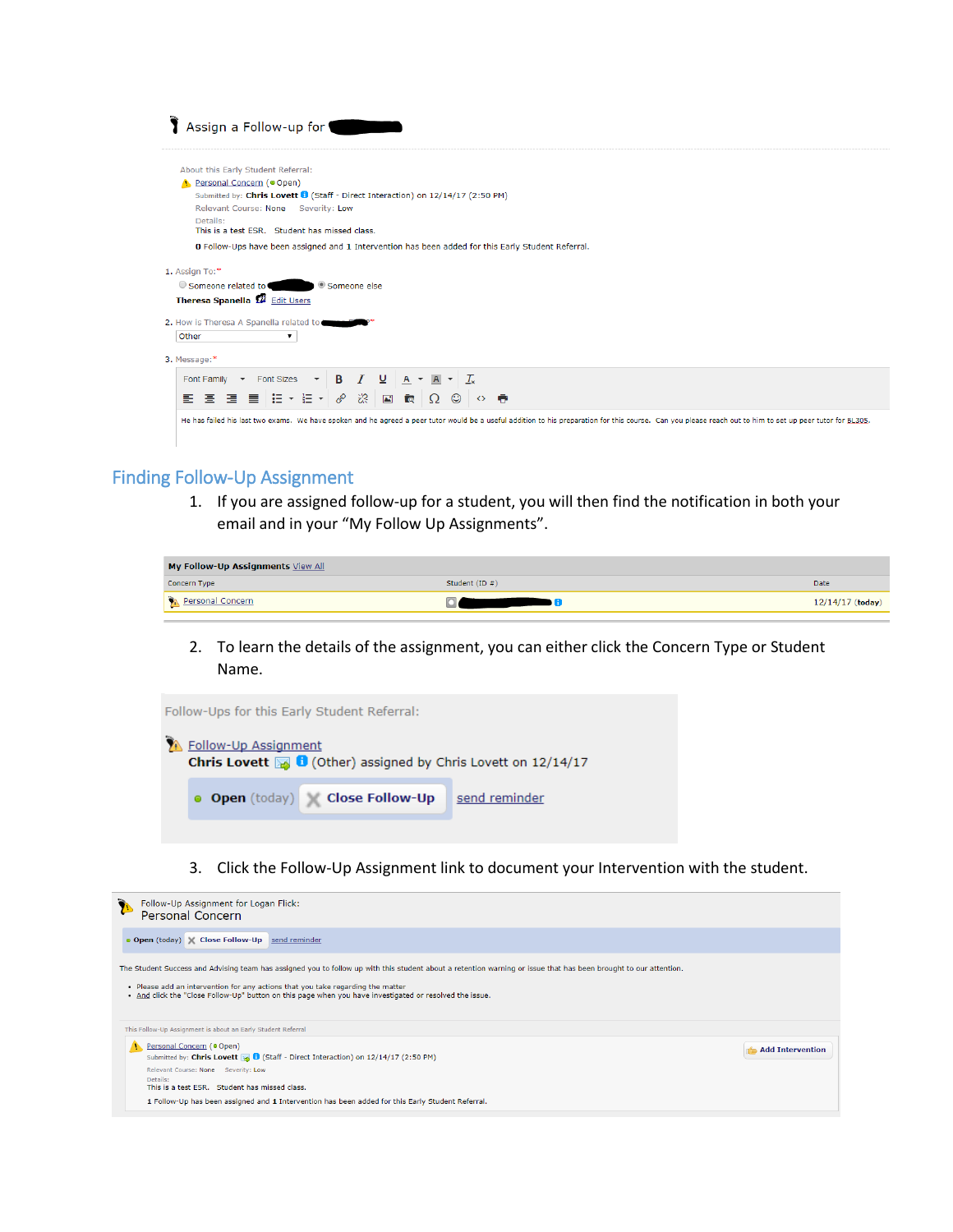4. Clicking "Add Intervention" will provide you with the following screen.

| About this Early Student Referral:                                                                                                                                                        |
|-------------------------------------------------------------------------------------------------------------------------------------------------------------------------------------------|
| Personal Concern (Open)                                                                                                                                                                   |
| Submitted by: Chris Lovett $\blacksquare$ (Staff - Direct Interaction) on 12/14/17 (2:50 PM)                                                                                              |
| Relevant Course: None Severity: Low                                                                                                                                                       |
| Details:                                                                                                                                                                                  |
| This is a test ESR. Student has missed class.                                                                                                                                             |
| 1 Follow-Up has been assigned and 1 Intervention has been added for this Early Student Referral.                                                                                          |
| 03:23PM on 12/14/2017<br>Change date or time                                                                                                                                              |
| 1. Your relationship to Logan*                                                                                                                                                            |
| Staff - Direct Interaction Change this                                                                                                                                                    |
| 2. How did you interact with Logan?*                                                                                                                                                      |
| I have worked directly with the student to create a plan for overcoming this issue.                                                                                                       |
|                                                                                                                                                                                           |
| I have communicated my concerns to the student, and s/he has a plan in place to move forward.                                                                                             |
| I have communicated my concern to the student, but s/he did not agree it was an issue.                                                                                                    |
| I have attempted to communicate my concern to the student but was unsuccessful and/or did not get a response.                                                                             |
| 3. Details*                                                                                                                                                                               |
| Please share any additional information you can about your interaction with the student.                                                                                                  |
|                                                                                                                                                                                           |
| Font Family $\bullet$ Font Sizes $\bullet$   <b>B</b> $I$ $\vee$   <u>A</u> $\bullet$   A $\bullet$  <br>$I_{\times}$                                                                     |
| $\Xi$ $\Xi$ $\Xi$ $\Xi$ $\Xi$ $\Xi$ $\tau$ $\Xi$ $\tau$ $\vartheta$ $\vartheta$ $\Xi$ $\Xi$ $\Xi$ $\Xi$ $\Xi$<br>₽.                                                                       |
| I met with the student today and we completed a formal request for a peer tutor in BL305. He was paired with Susie Smith and she reported their first meeting is at 10:00 a.m. on Friday. |
|                                                                                                                                                                                           |
|                                                                                                                                                                                           |
|                                                                                                                                                                                           |

5. Once an Intervention is closed, you can official close it. Select the Follow Up Assignment from "My Follow-Up Assignments"

|  |              |                            | My Follow-Up Assignments View All                     |               |  |
|--|--------------|----------------------------|-------------------------------------------------------|---------------|--|
|  | Concern Type |                            |                                                       |               |  |
|  |              | <b>Personal Concern</b>    |                                                       |               |  |
|  |              | 6. Click "Close Follow Up" |                                                       |               |  |
|  | $\bullet$    |                            | Follow-Up Assignment for Lagrange<br>Personal Concern |               |  |
|  |              |                            | Open (today) X Close Follow-Up                        | send reminder |  |
|  |              |                            |                                                       |               |  |

#### <span id="page-7-0"></span>Finding all Open Follow-Up Assignments

You can review all the follow-up assignments assigned to you by navigating to Retention Management in the MyMAC Portal:

- 1. Go to Retention Actions tab
- 2. Click on the Follow-Up Assignments sub tab
- 3. Search on Open Follow-Up Assignment
- 4. View an ESR

| My Follow-Up Assignments View All |         |                    |  |
|-----------------------------------|---------|--------------------|--|
| Concern Type                      | Student | Date               |  |
| Student Indicates Not Returning   |         | $12/20/17$ (today) |  |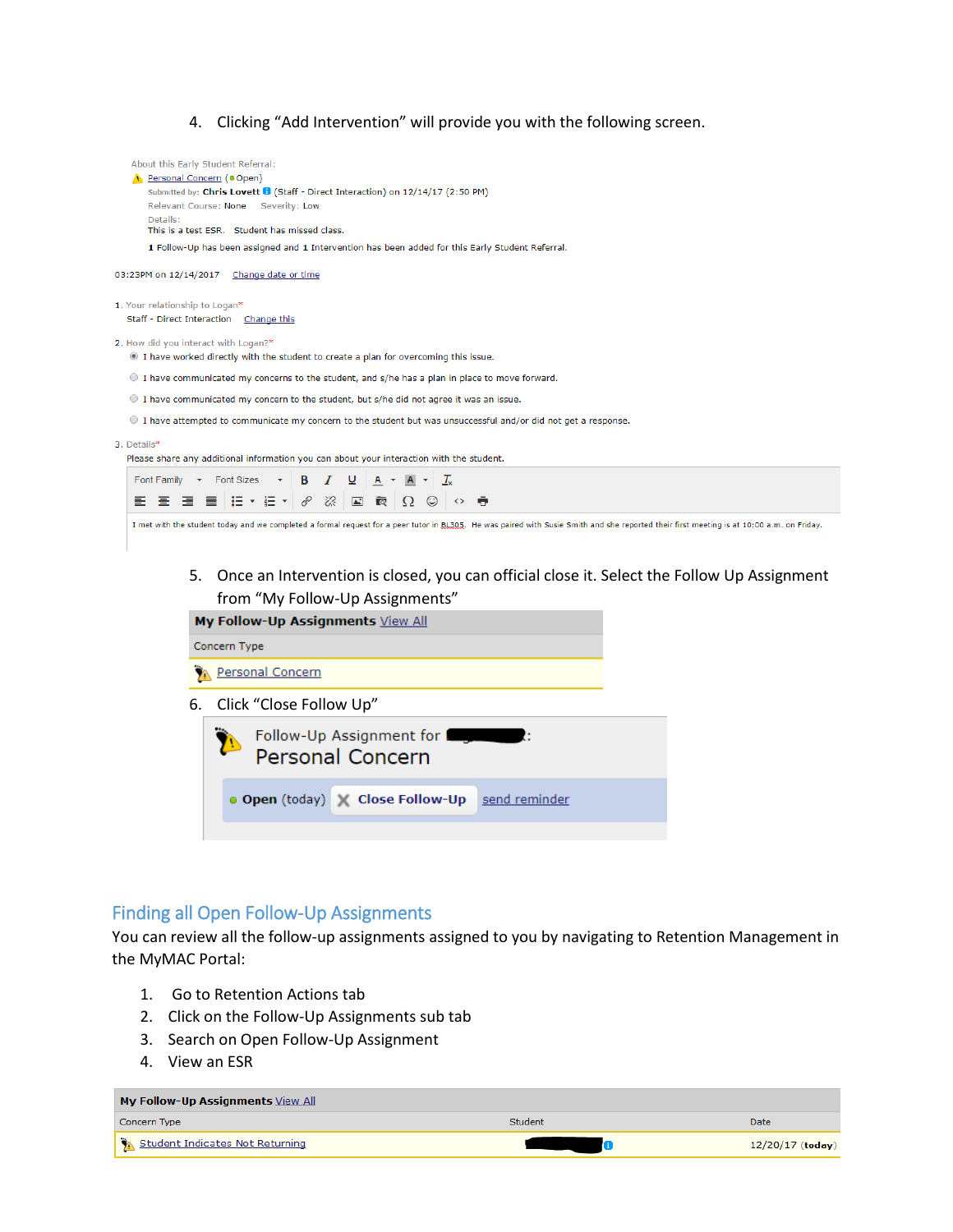## <span id="page-8-0"></span>Closing an Early Student Referral

Once the student issue has been resolved, you should close the ESR. Sometimes, the issue cannot be resolved (the student withdraws, does not follow through with communication, the semester ends, etc.) and the ESR should be closed. When closing the ESR, select the appropriate outcome for the situation:

1. Click the hyperlink for the Concern Type under Recent Early Student Referrals

| <b>Recent Early Student Referrals View All</b> |    |
|------------------------------------------------|----|
| Concern Type                                   | 不幸 |
| <b>A</b> Personal Concern                      |    |

2. Click Close the ESR



3. Select an Outcome and enter any Outcome notes

| <b>Close Early Student Referral</b>                                                                                                  |
|--------------------------------------------------------------------------------------------------------------------------------------|
| Outcome for this alert <sup>*</sup> :                                                                                                |
| Resolved                                                                                                                             |
| Closing details:                                                                                                                     |
| Student has kept the first two peer tutoring<br>sessions and attended last week's Supplemental<br>Instructor session for the course. |
| *required                                                                                                                            |
| Close Alert<br>No thanks                                                                                                             |

4. Check your e-mail. Note the e-mail your receive as the submitter of the Early Alert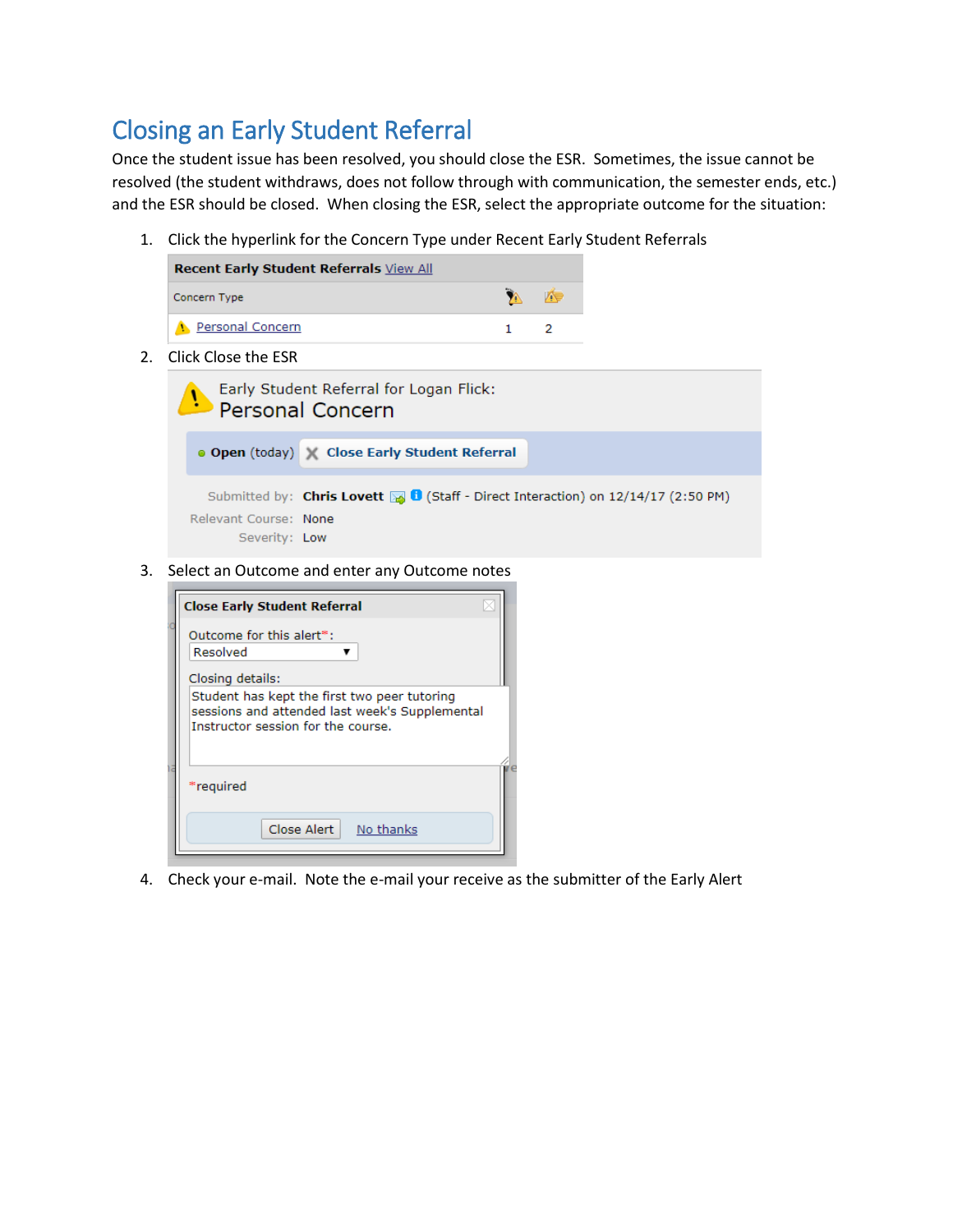## <span id="page-9-0"></span>Viewing Student Details

When you have permissions to a student, you will be able to drill down into the student detail screen, providing you access to the student's student success record.

- 1. Go to the main screen on the Retention Management feature
- 2. Use the Student Tab to find your student
- 3. View his/her student details (Retention actions, Model results, Relationships, Course Schedule)

| No Photo<br>Available     | -- 0<br>ID: I<br>Year: Freshman<br>Major: Undecided<br>Mobile Phone:<br>Gender: Male<br>More student info |
|---------------------------|-----------------------------------------------------------------------------------------------------------|
| $\mathbb{F}_{2}$ E-mail J | A Add Early Student Referral<br><b>Add Intervention</b><br><b>Assign Follow-Up</b><br>۷                   |
| <b>Actions</b>            | Course Schedule<br>Student Info<br>Relationships<br><b>Notes</b>                                          |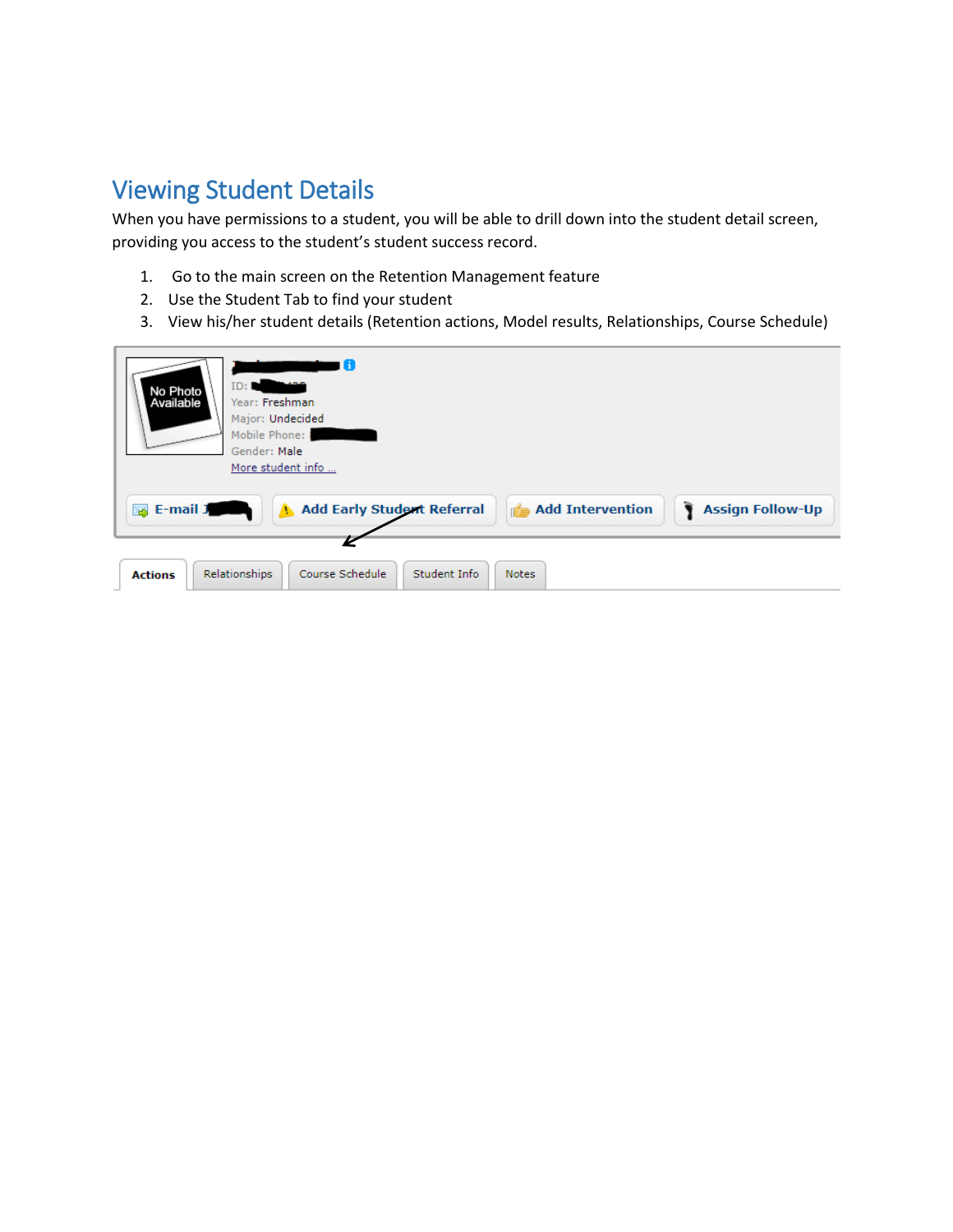# <span id="page-10-0"></span>Entering a Relationship

**Note: Only some individuals with select permissions can complete this process.** If you become aware of a student's relationship with a professional member of the campus community, you can use that relationship to help with student concerns. The relationship should be noted under the student details, relationship tab. That will help the Student Success Center in assigning follow-up, and communicating with/engaging the right individual to meet with the student.

- 1. While on the student details, enter the following relationship
	- a. Relationship with: Yourself
	- b. Relationship Type: Other
	- c. Relationship Notes: Other
- 2. Save the Relationship

| Actions<br>Relationships                  | Course Schedule<br>Student Info | Notes       |       |                             |
|-------------------------------------------|---------------------------------|-------------|-------|-----------------------------|
| <b>Reduction</b> 's Current Relationships |                                 |             |       | <b>O</b> Add a Relationship |
| <b>Related Person</b>                     | Relationship                    | Description | Notes |                             |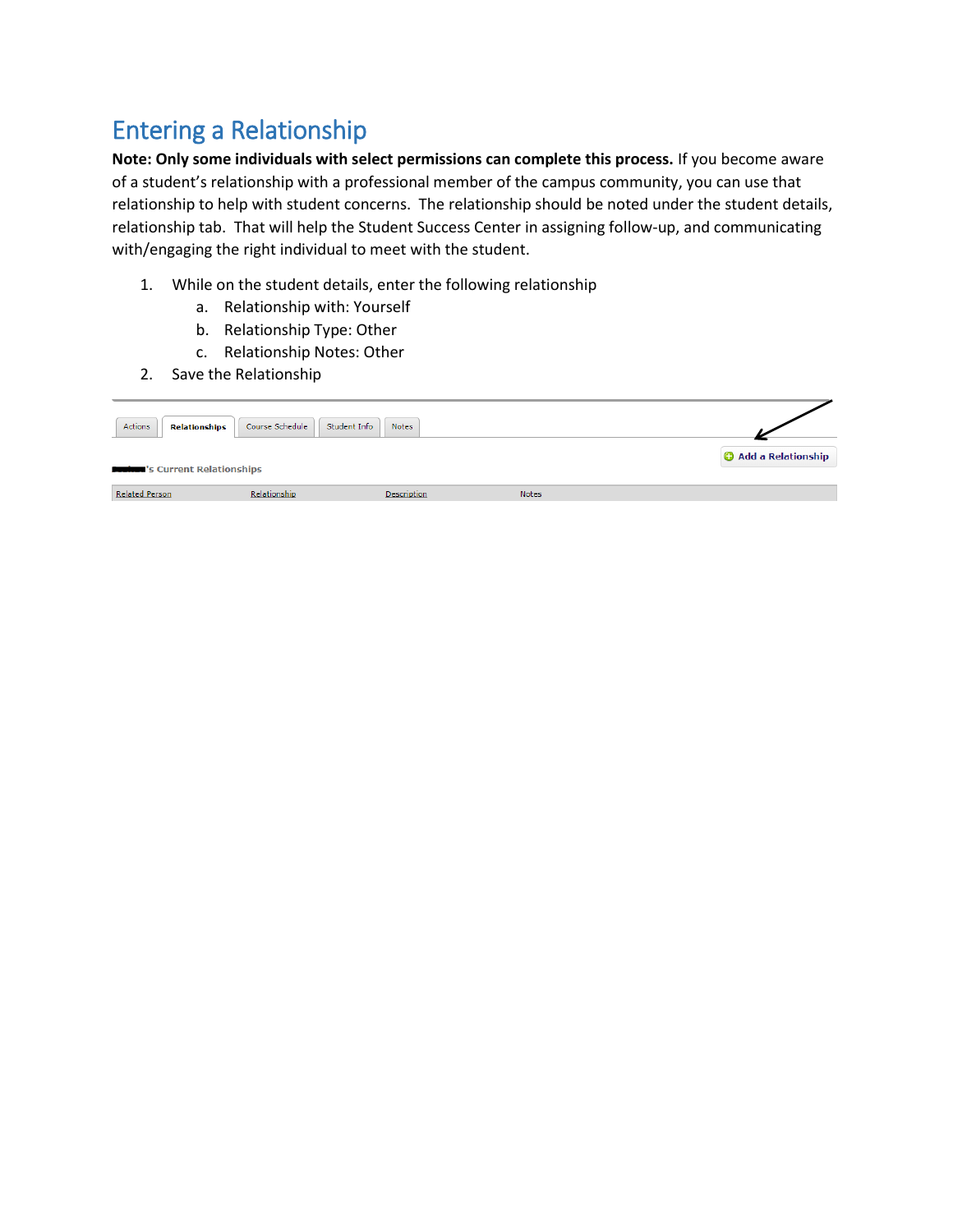## <span id="page-11-0"></span>Performing a Student Search

The student search can be used to find a particular student by name or id number. (use the ID number when you can, as we have multiple students with the same name)

- 1. Click the Student tab
- 2. Use the search feature to find a particular student
- 3. Click on the student to view the student details

| <b>Retention</b>             |         |                 |                                  |  |  |
|------------------------------|---------|-----------------|----------------------------------|--|--|
| Main Screen                  | Actions | <b>Students</b> |                                  |  |  |
|                              |         |                 |                                  |  |  |
| Find a student: student name |         | <b>Search</b>   | <b>View All</b>                  |  |  |
|                              |         |                 | Include <i>inactive</i> students |  |  |

#### <span id="page-11-1"></span>Adding Intervention to Student

If you interacted with a student but not within the scope of a concern, you can add the details of that interaction as an intervention directly related to the student. NOTE: Any intervention that deals with a student concern should be entered under the ESR instead. Concerns should always start with an ESR.

- 1. Under the Student details screen, select Add Intervention
- 2. Enter the details of the intervention
- 3. Select Add Intervention to save the intervention

#### **Student Detail**

| Li.<br>This stu<br>ID:<br>No Photo<br>Available<br>Year: Junior<br>Major: Business Administration<br>Mobile Phone: &<br>Gender: Female<br>More student info<br>A Add Early Student Referral<br><b>Assign Follow-Up</b><br><b>Add Intervention</b><br>Ŷ<br><b>E-mail</b><br><b>Add Note</b> |
|--------------------------------------------------------------------------------------------------------------------------------------------------------------------------------------------------------------------------------------------------------------------------------------------|
| Relationships<br>Course Schedule<br>Student Info<br><b>Notes</b><br><b>Actions</b>                                                                                                                                                                                                         |
| <b>Actions for I</b>                                                                                                                                                                                                                                                                       |
| Include closed actions<br>Show: Early Student Referrals                                                                                                                                                                                                                                    |
| <b>Early Student Referrals</b>                                                                                                                                                                                                                                                             |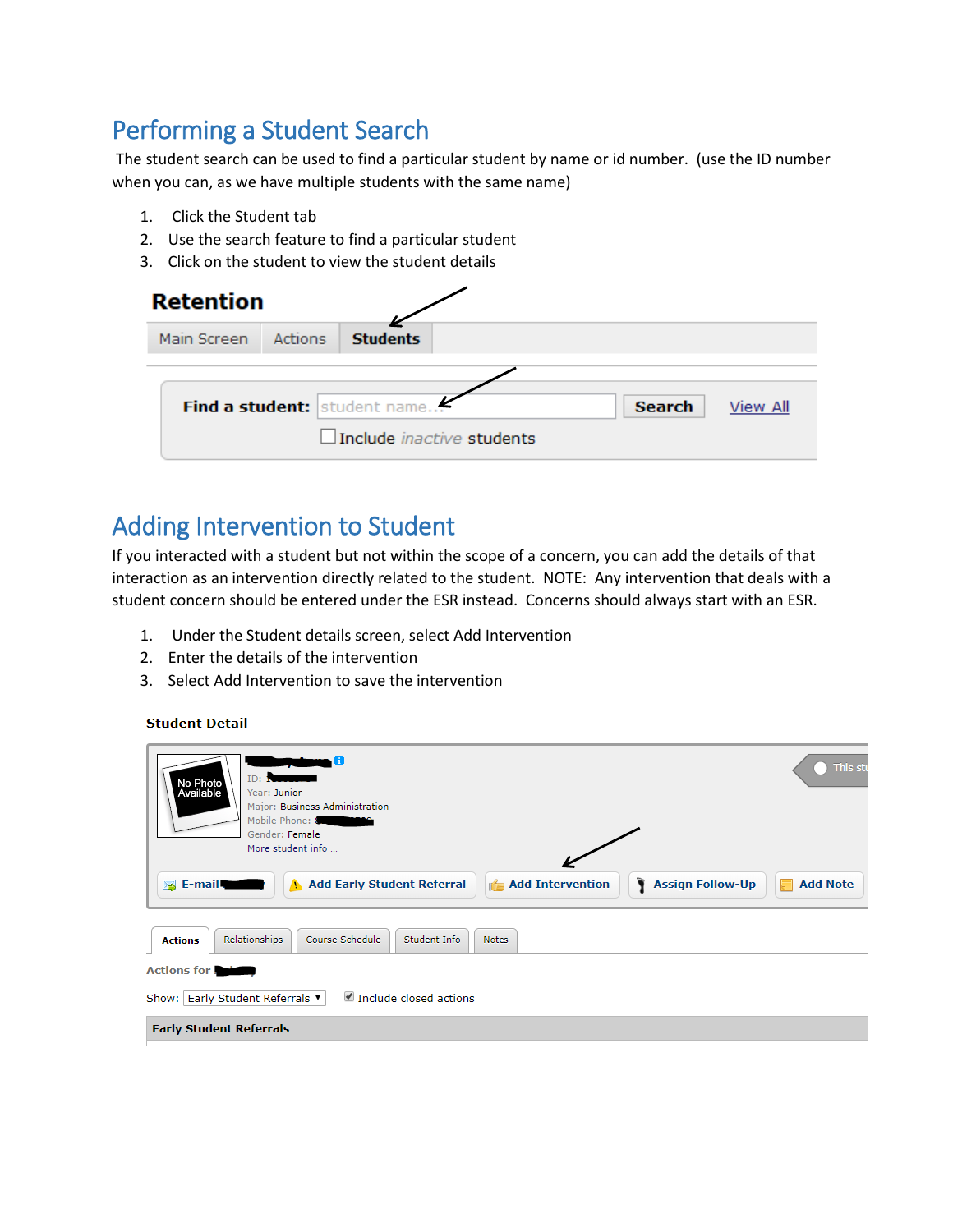#### Add an Intervention for

If you have interacted with a student regarding a retention issue, please submit this report to keep our retention management team aware of all actions that have been taken.

| 01:27PM on 12/20/2017<br>Change date or time                                                                                |  |  |  |  |
|-----------------------------------------------------------------------------------------------------------------------------|--|--|--|--|
| 1. Your relationship to the<br>▼                                                                                            |  |  |  |  |
| 2. Type of concern*<br>۷.                                                                                                   |  |  |  |  |
| 3. Relevant Course                                                                                                          |  |  |  |  |
| No relevant course                                                                                                          |  |  |  |  |
| 4. How did you interact with                                                                                                |  |  |  |  |
| I have worked directly with the student to create a plan for overcoming this issue.                                         |  |  |  |  |
| I have communicated my concerns to the student, and s/he has a plan in place to move forward.                               |  |  |  |  |
| I have communicated my concern to the student, but s/he did not agree it was an issue.                                      |  |  |  |  |
| I have attempted to communicate my concern to the student but was unsuccessful and/or did not get a response.<br>$\bigcirc$ |  |  |  |  |
| 5. Details*                                                                                                                 |  |  |  |  |
| Please share any additional information you can about your interaction with the student.                                    |  |  |  |  |

#### <span id="page-12-0"></span>Submitting on Behalf of Someone Else

Some individuals will be able to submit ESR's on the behalf of someone else

- 1. Navigate to the Submit Early Student Referral form
- 2. Click on Submit on behalf of
- 3. Choose the appropriate person and complete the form

1. Submit as

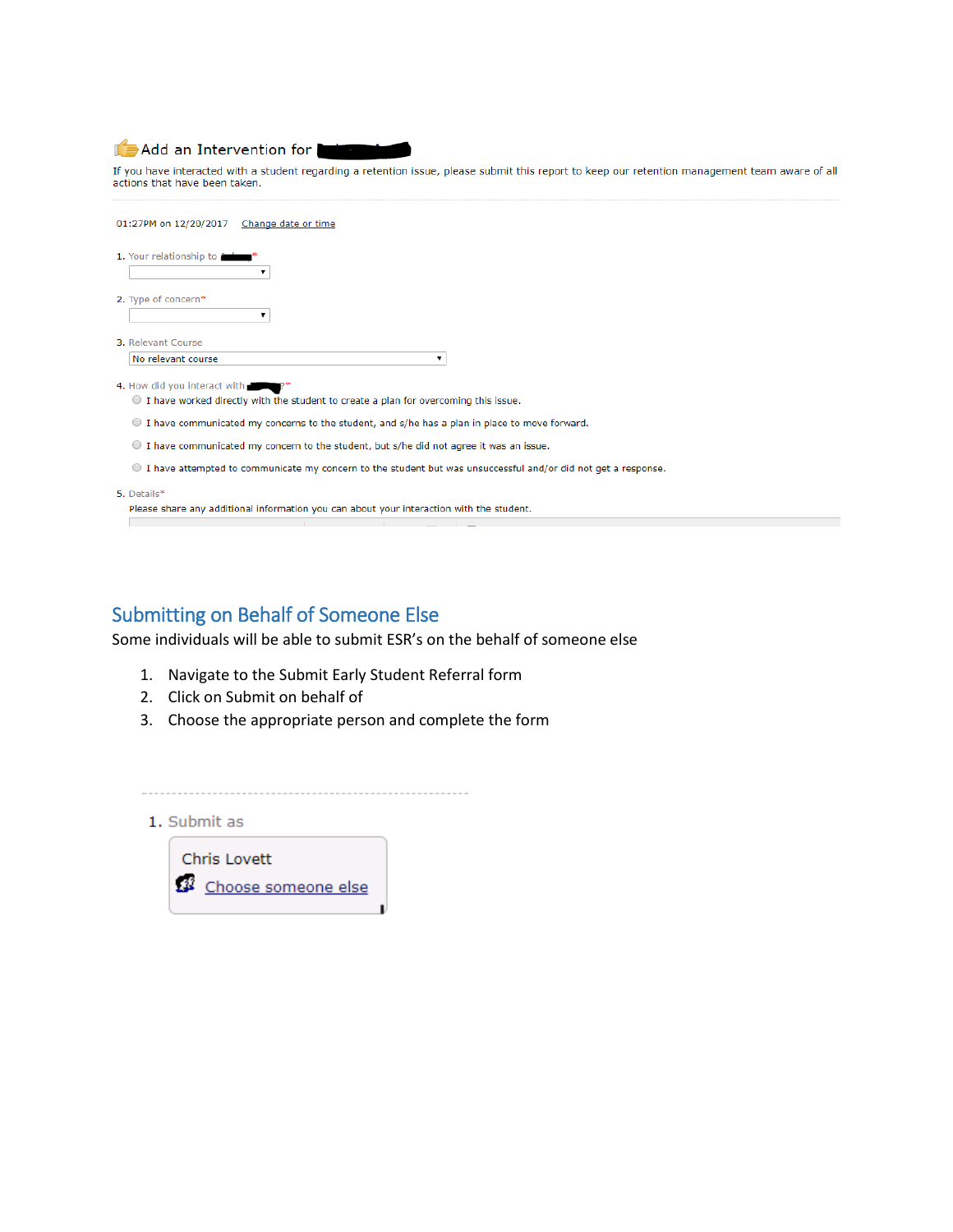# <span id="page-13-0"></span>Editing an Early Student Referral

Some individuals will be able to edit ESRs and other retention actions

- 1. Find an Open ESR
- 2. Edit the Referral
- 3. Review the ESR edit history

Early Student Referral for Tarlow Academic - Attendance

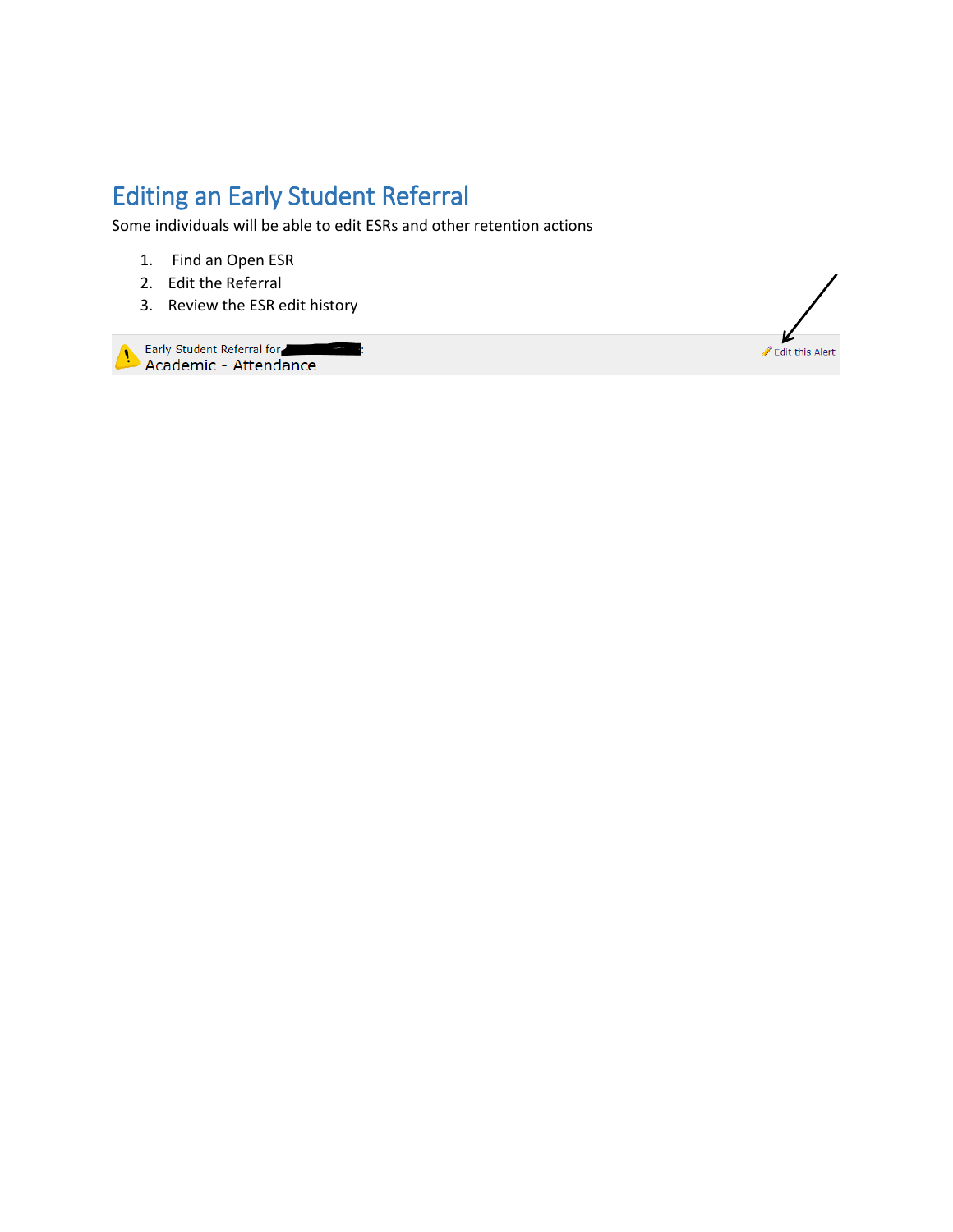## <span id="page-14-0"></span>Utilizing Advising Notes in MyMAC

Academic advisors have a tool to document meetings outcomes and other outreach to students through the Advising tab on MyMAC. These notes are printed at the bottom of the student's advising worksheet and become part of their academic record. You must be an advisor to a student to utilize this tool.

- 1. To access this tool, click the Faculty Tab and then Advisor Home.
- 2. Click the link for Advisor Meetings

| <b>Faculty</b>                     |  |  |  |  |
|------------------------------------|--|--|--|--|
| <b>Advisor Home</b>                |  |  |  |  |
| Advisee Roster                     |  |  |  |  |
| <b>Advisor Meetings</b>            |  |  |  |  |
| Registrar Information and<br>Links |  |  |  |  |
| <b>Advisor Resources</b>           |  |  |  |  |
| <b>Faculty Home</b>                |  |  |  |  |
| <b>Course Search</b>               |  |  |  |  |

3. From there you will be able to select a date range to view your meeting or add a new meeting or the results of an unscheduled meeting.

| <b>Advisor Home</b>                             |                                                               |    |                                                                                                                                                      |  |
|-------------------------------------------------|---------------------------------------------------------------|----|------------------------------------------------------------------------------------------------------------------------------------------------------|--|
| <b>Advisor Meetings</b>                         |                                                               |    |                                                                                                                                                      |  |
| <b>Advisor Meetings For: Dr. Chris M Lovett</b> |                                                               |    |                                                                                                                                                      |  |
|                                                 |                                                               |    | You may enter a start and/or end date for meetings to display. To display all meetings, do not enter any dates. Click the "Display Meetings" button. |  |
| <b>Start Date:</b>                              | 1/2/2018                                                      | E, |                                                                                                                                                      |  |
| <b>End Date:</b>                                | 1/9/2018                                                      | E, |                                                                                                                                                      |  |
| Display Meetings                                |                                                               |    |                                                                                                                                                      |  |
|                                                 | There are no scheduled meetings matching the entered criteria |    |                                                                                                                                                      |  |
| Add                                             |                                                               |    |                                                                                                                                                      |  |

4. If you click to add a meeting, you will see the following screen. It allows you to email the student directly with a request for a meeting and you may enter notes from a meeting.

| <b>Advisor Home</b>                                                |                                                                                                                                          |                                                   |        |  |  |
|--------------------------------------------------------------------|------------------------------------------------------------------------------------------------------------------------------------------|---------------------------------------------------|--------|--|--|
| <b>Advisor Meetings - Meeting Details</b>                          |                                                                                                                                          |                                                   |        |  |  |
| Advisor Meetings > Meeting Details                                 |                                                                                                                                          |                                                   |        |  |  |
| <b>Advisor Meetings For: Dr. Chris M Lovett</b>                    |                                                                                                                                          |                                                   |        |  |  |
|                                                                    |                                                                                                                                          |                                                   |        |  |  |
| Name: *                                                            | Wachter, Mercedes L                                                                                                                      | ▼                                                 |        |  |  |
| Date/Time: *                                                       | 1/2/2018                                                                                                                                 | ⊞<br>$6 \sqrt{2}$<br>$\vert$ : 55 $\vert$<br>AM V |        |  |  |
| <b>Description:</b>                                                | ADVGEN - Advise General Education ▼                                                                                                      |                                                   |        |  |  |
| Status:                                                            | $C$ - Complete $\blacktriangledown$                                                                                                      |                                                   |        |  |  |
| <b>Purpose:</b>                                                    | To Review Schedule for Spring                                                                                                            |                                                   |        |  |  |
| Notes:                                                             | We reviewed the student's schedule and suggested she<br>take a literature course in place of her social science<br>course this semester. |                                                   |        |  |  |
| <b>Send Meeting Notification To Advisee</b>                        |                                                                                                                                          |                                                   |        |  |  |
| Save                                                               | Save and Add Another                                                                                                                     | Reset                                             | Cancel |  |  |
| There are no meetings scheduled for a later date for this advisee. |                                                                                                                                          |                                                   |        |  |  |